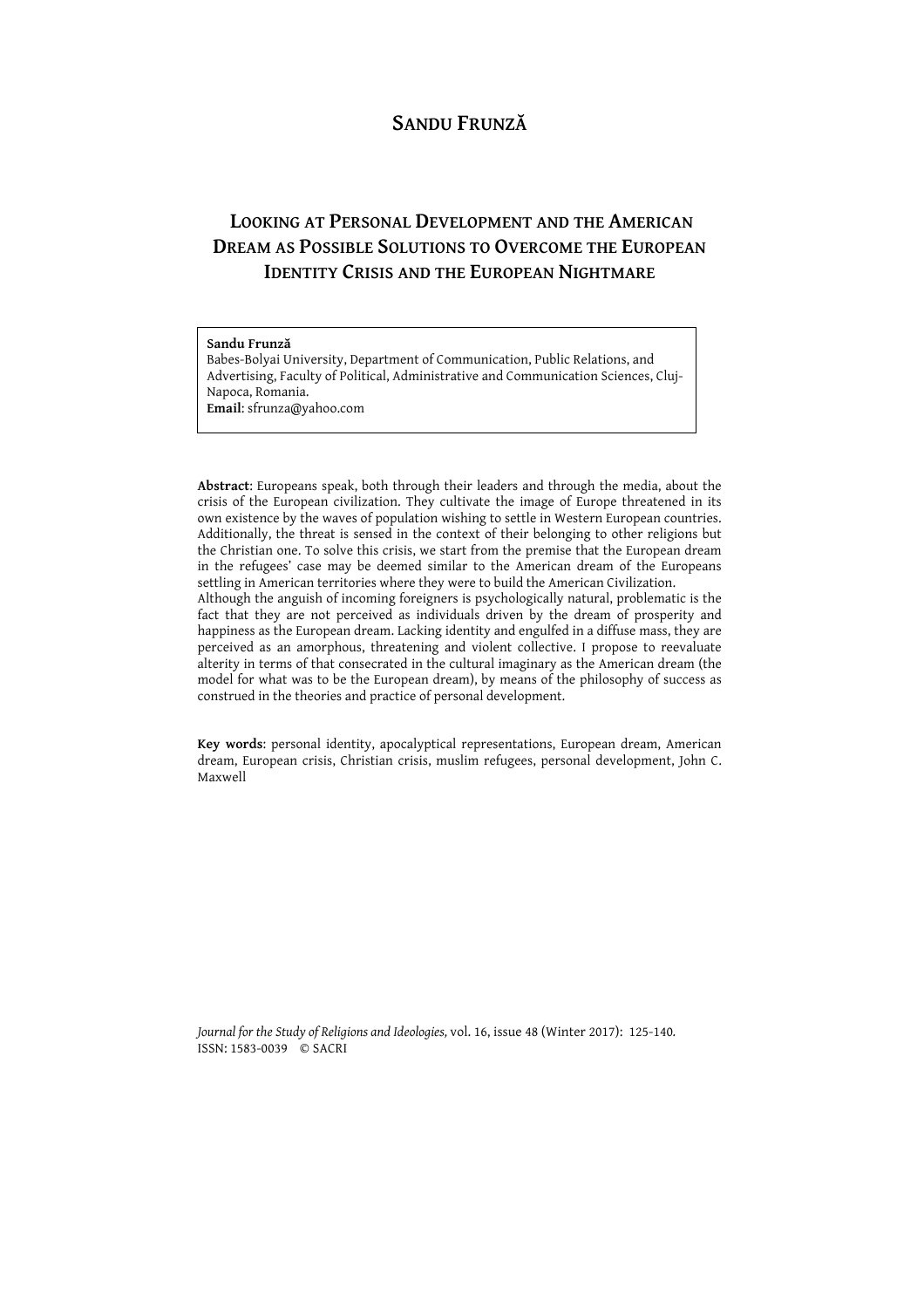### **1. Alterity and the European Nightmare**

The European dream was one of the phantasms pursued by Romania throughout the process of accession and integration into the European Union. According to my dream, upon "waking up" from this beautiful dream, we should have found ourselves at a horizon opening towards everything that the symbolic structures of a Promised Land would bring. Although from the very beginning I wanted a lay Europe, I associated this religious symbol with the image of fulfillment, happiness and good life that, in my political imaginary, the European Union would bring. Once Romania acceded to the European Union I noticed that many European community members felt they were rather going through a crisis state than experiencing an opening toward plenitude. Neither than nor now do I share their apocalyptic feelings as my optimism remained intact. Moreover, my expectations related to a positive evolution of Europe are brighter now that I see the European dream is so attractive to very many uprooted from cultures outside the West. Driven by aspiration to achieve the European dream in their life, they are ready to abandon their places (turned unwelcoming on account of the war, poverty and all kinds of threats) in which they had lived until recently.

Seeing them ready for almost any sacrifice to achieve the European dream, I remember that it was very easy for me, from the beginning, to attach the European identity label to my person. I might even say that ten years since this appropriation took place, if I had three labels in front of me, I would comfortably enough choose identifying myself first as a European, then as a Romanian and then as Orthodox Christian. My European identification occurred almost automatically when Romania joined the European Union. I made no effort in this sense. It was the European philosophy that shaped my mind, the European literature (especially poetry) refined my sensitivity, Christianity shaped me spiritually, and the European history cultivated my patriotism and made me understand I belong to a nation that played a significant part in Europe's history. Instructed in the spirit of the European culture, my European identity went almost without saying. It did not collide with my love for the American culture and civilization nor with my passion to study and research cultures and religions beyond the Western space.

I found myself lately in the midst of increasingly intense statements on a crisis that I do not sense to be mine: the crisis of Europe and of the European identity. I do not exclude the possibility that the 10 years since our membership in the political community of Europeans represent too short a time to make me feel part of this crisis. However, I am convinced that if we can speak about a crisis, then the European crisis has also an antidote, for a quick relief from the anguish of this crisis nightmare.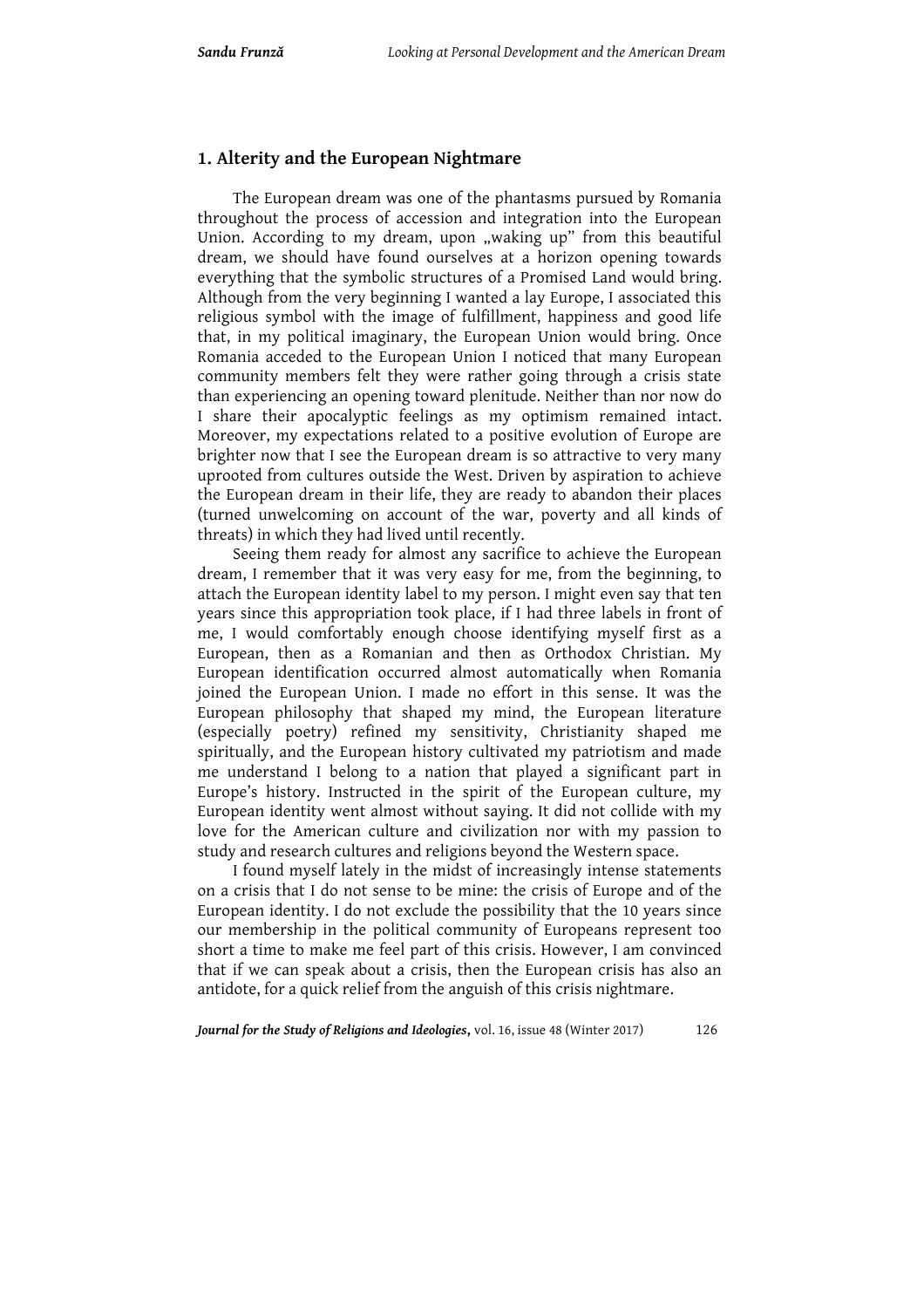One of the ways in which Europe's crisis is presented is by emphasizing the religious background of violence acts that occurred. The general perception is that they target the western civilization. A number of researchers and journalists stated their position on this religious background, their texts being collected in a challenging volume by Sorin Bocancea. The authors pay attention to the terrorist attack in Paris against Charlie Hebdo editorial office. A significant portion of the text focuses on the perception of the imminent fundamentalist danger, given the spiritual crisis of the West, and manifesting with unprecedented force in the recent Western culture. The novelty of the manifestations and the extraordinary power of these new attitudes consist especially in the fact that those causing religiously motivated terrorist acts are individuals belonging to the Western culture. They are individuals who received their education in the secular and Western Christian milieu but got in contact with extremist religious views and interpretations promoted by Islamic movements. They learnt how to use the advantages of western civilization to carry out violent actions against the culture they belong to (Bocancea 2015). The peril posed by these suicidal young people targeting the Western civilization they are part of is given by the fact that religious terrorism is becoming a diffuse phenomenon, no longer localized as external threat or external factor, and no longer controlled in its aggressive intrusions. Religious terrorism turns into a network developing horizontally in the very Western space. Nourished with suicidal souls in sacrificial acts, religious terrorism is at the same time maintained by the religious ideology that creates a wide ambiguity between religion and politics, between socio-political claims and spiritual religious ones. Such confusion inspires potential adherents and is advantageous for the leaders of fundamentalist movements presenting themselves as the only defenders of an authentic primary faith. Additionally, if there is a social message and membership to a marginalized category, economically, socially and politically discontent, we can have the image of the complexity of problems brought about by religious fundamentalism and communication through symbolic violence or religiously motivated terrorist acts. I have noted this complexity of the new religious ideologies both in the study on the book that Sorin Bocancea and the authors' team coordinated and published (Frunză 2016), and other texts among which "*Fundamentalismul religios și noul conflict al ideologiilor*" (Frunză 2003, Frunză 2015).

How this crisis deepens is revealed in the second volume coordinated by Sorin Bocancea. In this book, the danger of religious terrorism is associated with a more tangible dimension, the one of migration, perceived in an extremely negative way by many Europeans. The rapport to immigrants through a violent imaginary is growing with every immigrationist wave starting in 2015 as result of violence pressure in the Near East. In the volume "*Marșul asupra Europei. Noile dimensiuni ale migrației*" (Bocancea 2016), we find representative texts for the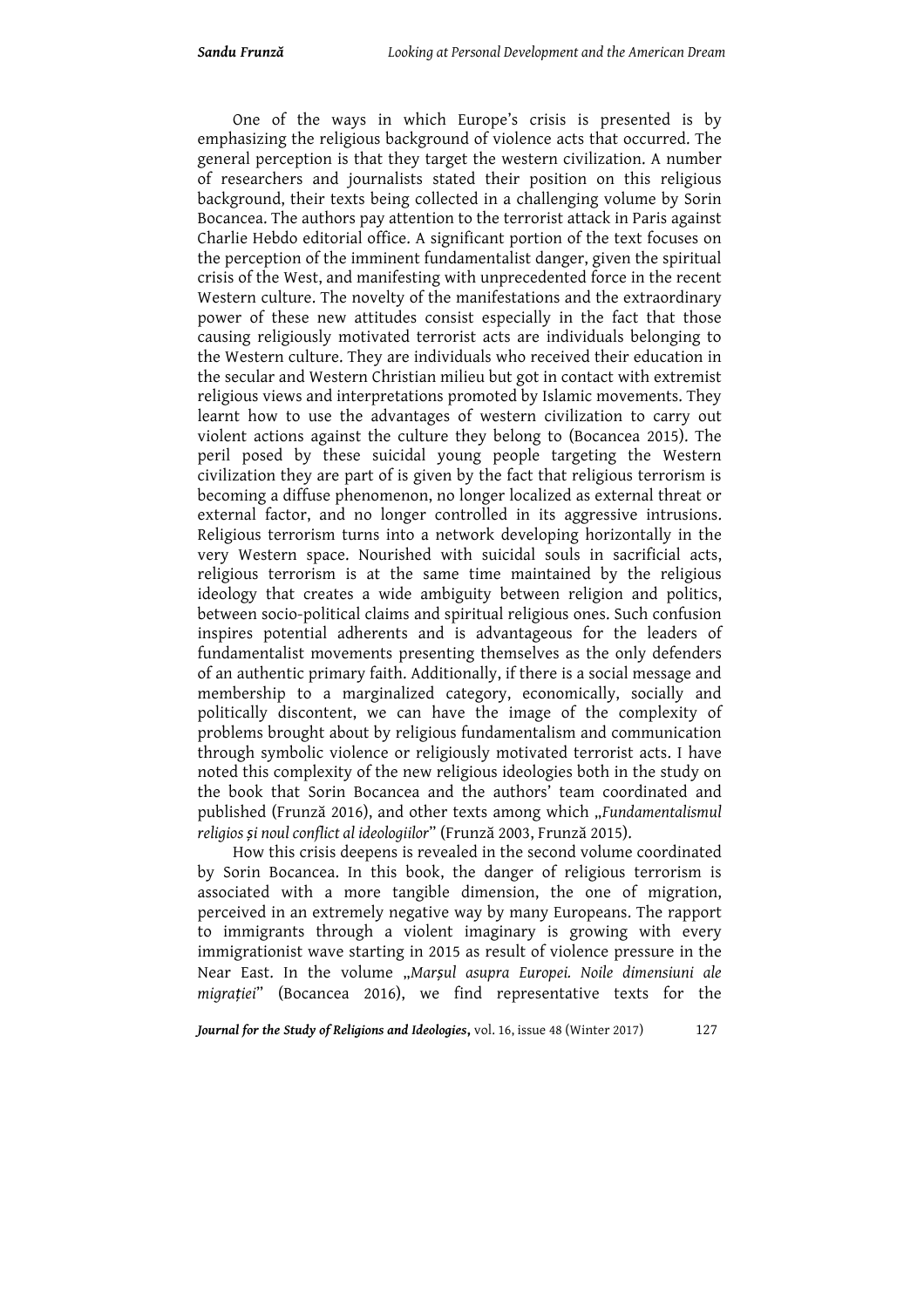explanation we can provide to the ample phenomenon of the negative perception of the crisis. Westerners sense it, on the one hand, in connection with an obvious humanitarian crisis, and on the other hand with the powerless feeling in front of populations on the move that their governments could not control coherently or otherwise convey they can provide safety to manage the migrationist phenomenon. A great part of the perceptions expressed in this volume were deemed to have too much emotional, speculative and apocalyptical charge, instead of a neutral analysis that could have lead to identifying solutions for an adequate understanding of the situation (Copilaș 2016).

Beyond exaggerations present in several paragraphs in the volume coordinated by Bocancea (2016), on such an apocalyptical wave we note the fear and the negative perception of religious groups' action via individuals inside the Western civilization. They are heightened by the socalled "barbarian invasion". There is fear that the massive movements of populace from areas deemed to be focal points of violence and extremism may any time include potentially violent individuals – capable of psychic or physical aggression to extreme violence acts or Islamic terrorism manifestations.

A similar anguish may be encountered at various times in the European history. Fear before a radical uncontrollable alterity is present in the western mentality as fear of the stranger, who appears in various contexts as a phantasm hovering often in the Western imaginary (Sartori 2007; Medveschi 2016). But in migrants' case the anguish is much greater as the stranger qualities can no longer be perceived. With migrants, the stranger appears rather as an amorphous mass, unnoticeable in its individual manifestations, revealing no personal features of those that are part of it, because it is not a composition but an indefinite overlap of violent forces. One may still relate to and communicate with the stranger, but with the new mass reality, one cannot get in touch or enter a conversation. Compared to the diffuse mass, the western world that was built on communication feels invaded, and the dialogical man of modern culture finds himself to be a potential victim.

In this crisis imaginary, the migrant does not have personal qualities, does not have what in western language we call an "image". The person's features are denied even when the media promotes the idea that the majority of the West's "invaders" are young men (partially accompanied by women and children). It would be natural for such an image to be positive in terms of the European need for labor, especially for hard labor, or in terms of the aging tendency in western countries' population. However it is the very sign of vigor, strength and force that frightens Europeans. Neither the Western humanism, nor the human rights theories, nor the multiculturalist ideologies seem to be able to meet the migrationist waves, as the mass has only the attributes of the anguish it stirs. Not even the European dream may be attributed to this individual of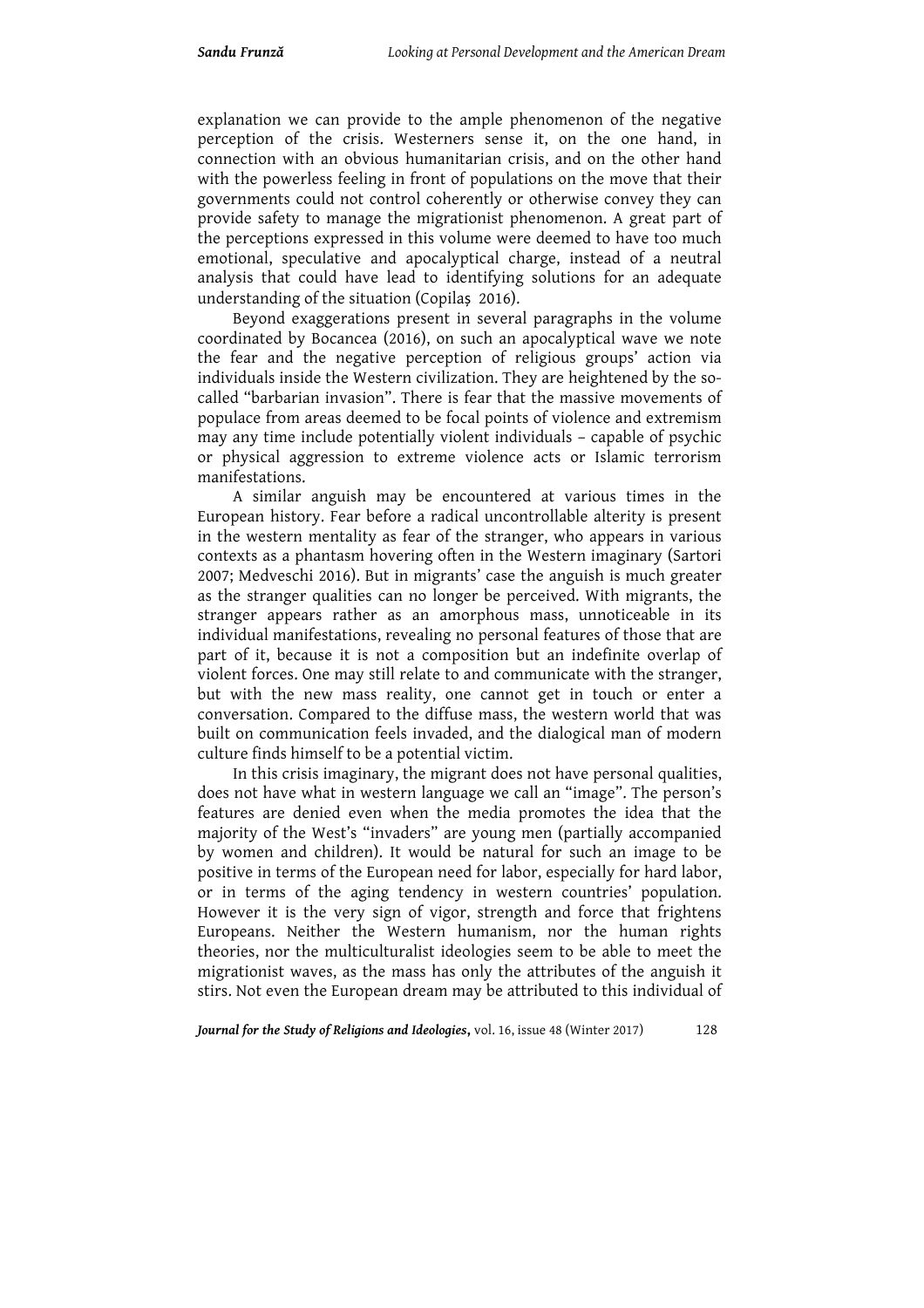the mass as the perception of its force in the imaginary of the common European is overwhelming when compared to any potential positive valorization.

The phenomenon was very well described by Peter Sloterdijk in his study of "*Crowds and power"* by Elias Canetti (Sloterdijk 2002). Despite the fact that the crowd in modernity becomes subject of the historical action and transformation, when it comes to the migrants' crowd, the European may be unable to construct a relational system based on communication and dialogue. In the foreword to Sloterdijk's book "*Contempt for the masses*", Aurel Codoban highlights some metamorphoses in mass dynamics in Western modernity (Codoban 2002). The new communication type initiated by the mass as subject cannot be assimilated in the European crisis situation. Although the action of the masses has been long covered by the media, they were entirely dehumanized because the associated culture is presently based on subject fragmentation, drama, fear and despair.

Under such circumstances, "all of a sudden it is black with people everywhere: to anybody who finds emancipation and mass elevating to subject level close to heart, such a phrase is painful and loud. In this wording, the rationalist-romantic view of the democratic subject who might know what he/she wants, collapses; the dream of the self transparent collective disappears, the social-philosophical phantasm of an enterprise between the world spirit and the collective is shattered against the block of solid darkness: black with people" (Sloterdijk 2002, 14). What could trouble the European soul more than the perception of danger represented by these dark hordes? Once the European man feels threatened by their shadow, no light appears strong and deep enough for his daily life. Everyday life seems to be under the sign of turning the European dream into an endless nightmare, with no solutions to save oneself.

The crisis in which the European man lives is based, among others, on this incapacity to see immigrants with their personal images. One cannot relate to them until they are viewed only as successive crowd waves. Crowds cannot establish a relationship, one cannot communicate with them, they do not benefit from the advantages of a personal conscience to make them subject of communication. Diffuse masses cannot be subject of dialogue and negotiation. Not being individuals with personal traits, those that are part of the immigrant mass cannot dream and for this reason they are denied the possibility to live and materialize the European dream.

### **2. Understanding crisis and Europe's finding itself**

However, beyond this symbolic explanation, I cannot be so uninvolved in the European reality to neglect the fears and crises felt by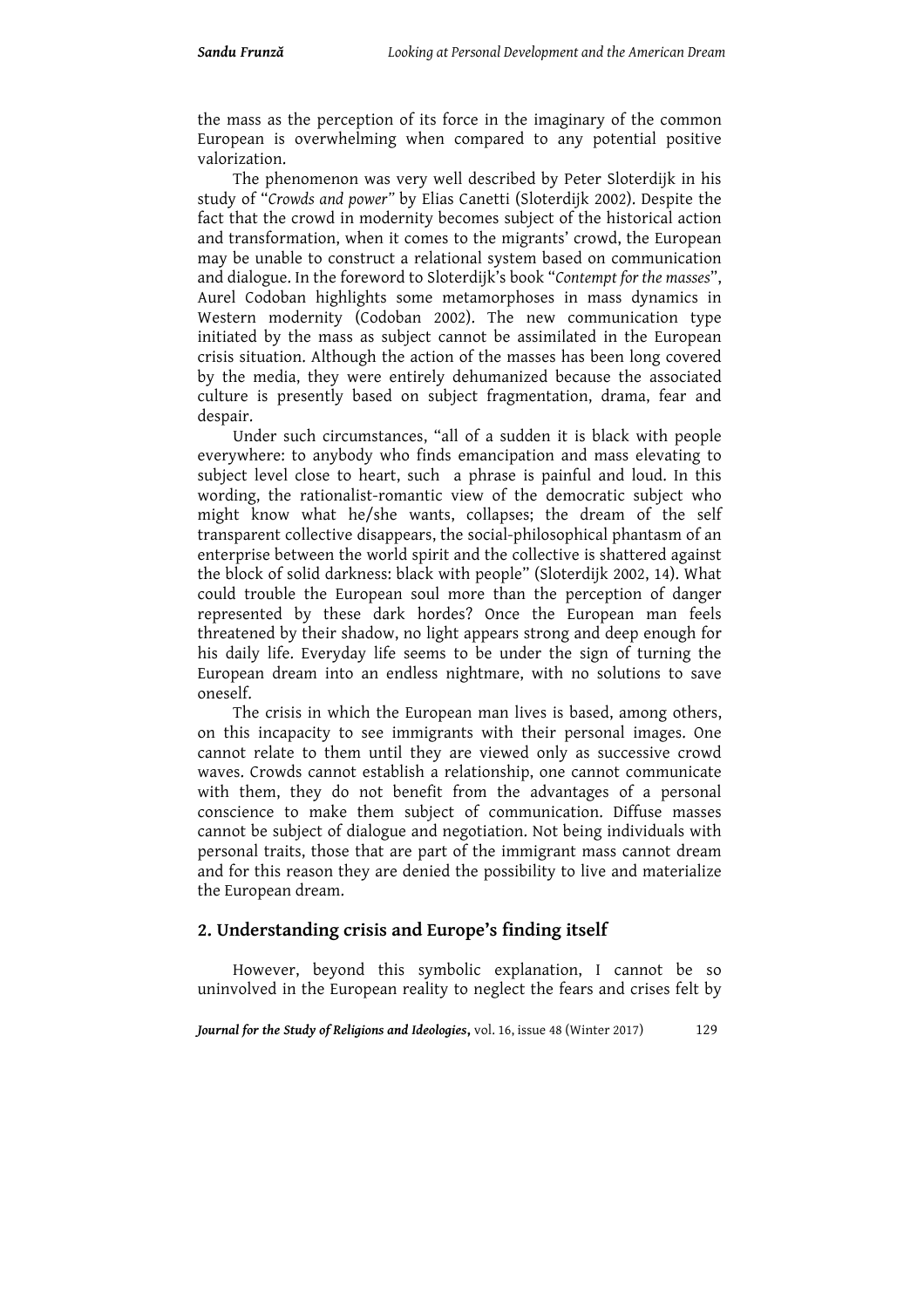the European Community members, to which I also belong. For this reason, I decided to bring into discussion a few texts investigating the crises of present Europe that provide an optimistic perspective on Europeans' future. It is about the texts in the collective volume "*From "What Europe" to "Why Europe". Insights into the Consequences of EU Overlapping Crises*", coordinated by Alina Bârgăoanu, Raluca Buturoiu and Loredana Radu. The volume coordinators wonder alongside other authors invited to participate in the volume: "Why Europe". The question is not rhetorical but rather an urgent need for a response in a world in which the crisis feeling is deeper and sharper than ever. The perspective proposes by the text collection is that of communication, and in addition to the other crises, it emphasizes the existence of a communication crisis. In the world built on communication such as the global society, we may note that each aspect of the communication crisis is augmented and it triggers other crises so that we have the image of a generalized insurmountable crisis. The multiple crises experienced by the European consciousness – from the Euro crisis to Brexit, from the refugees' crisis to that of the growing populist movements – maintain a tensioned state of crisis, beyond any possible discourse on the beneficial, mobilizing and dynamizing character of crisis situations. All the more so as "They create the appearance of powerlessness in as far as both leaders and ordinary citizens are concerned. They occur along highly divisive, existential issues (security, both personal and border security) in equally divided, even polarized societies" (Bârgăoanu, Buturoiu, Radu 2017, 7).

Most significantly in the analysis is the authors' note that "Jean-Claude Juncker acknowledged precisely that the: "EU is facing an existential crisis"" (Bârgăoanu, Buturoiu, Radu 2017, 7). This statement seems relevant to me not for an implicit allusion to a potential disappearance or destructuring of the European Union, but for bringing up the existential dimension. I see in this crisis language a metaphorical language meant to anthropomorphize and humanize the whole European construction. The metaphor makes possible the European Union perception as relational subject. I find here the resources for a possible rewriting of crisis terms and overcoming the crisis. For this reason, crisis analysis in terms of communication as proposed by the authors of the volume seems generous in meanings and solutions as it involves integrating the whole endeavor into a relational system of significance.

This relational perspective proposes investigating the perceptions, representations, feelings and attitudes of ordinary citizens and of political elite representatives so as to establish strategies to reduce alterity denial, to diminish populism, negationism and extremism, ever growing in all the cultural spaces of the European Union (Bârgăoanu, Buturoiu, Radu 2017, 9). Flavia Alupei-Durach, Paul Dobrescu and Loredana Radu point out the way representations of the EU and Europeanization are constructed and articulated in public communication. The discursive approach proposed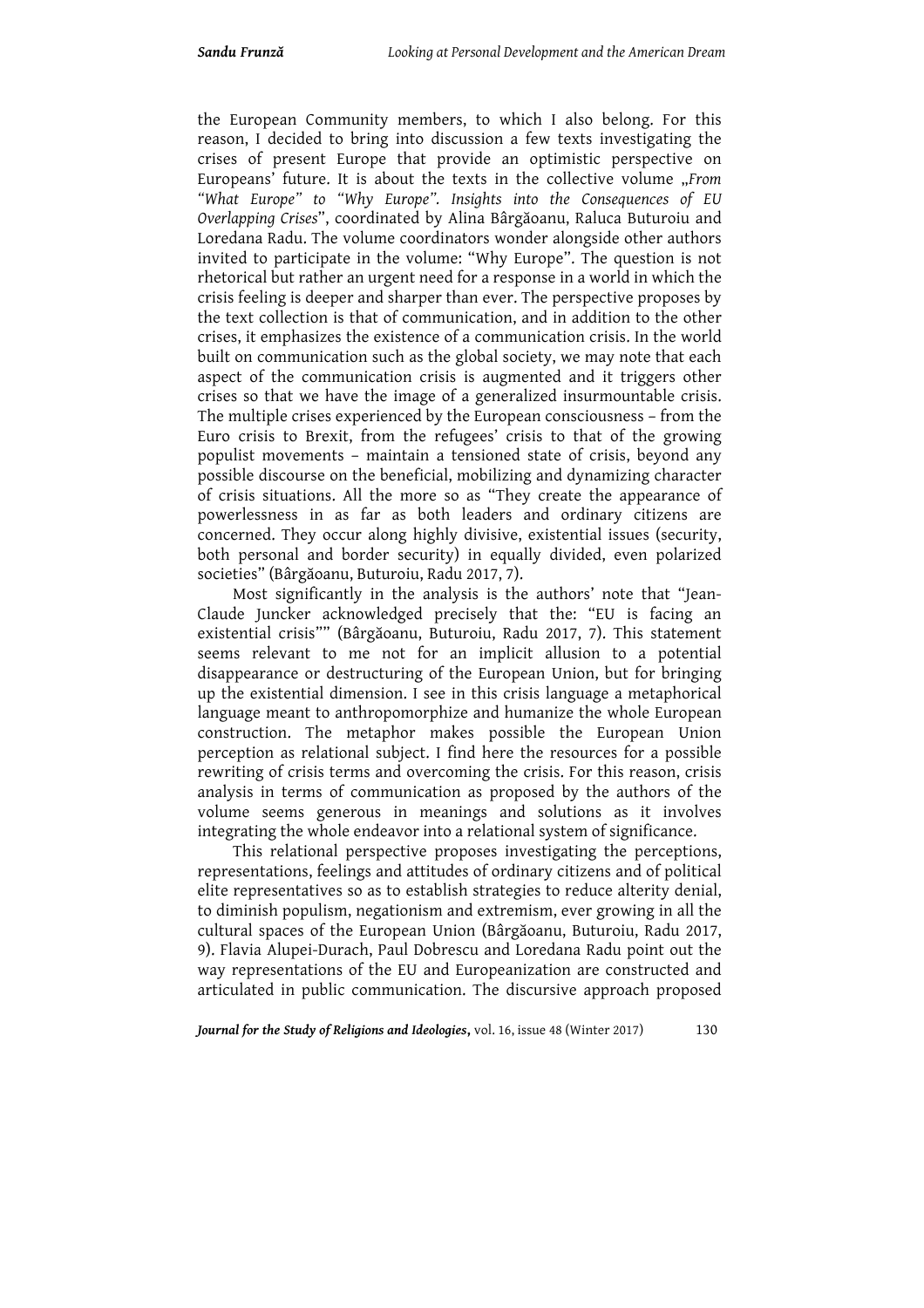herein may be relevant to us at least in two viewpoints. Firstly, we may understand that a great part of constructed representations and opinions are deeply influenced by the stories frequently told among citizens and by the media images broadcasted to public audiences. Narratives and images play the role of symbolic experiences impacting upon the integration processes. Secondly, a thorough familiarity with the discourse on the European crisis is relevant to the understanding of justifying or contesting attitudes (Alupei-Durach, Dobrescu, Radu 2017, 22).

We may note that one of the sources amplifying the crisis feeling is given by too big a temptation for a competition among imaginative constructs in the imaginary of national structures and of European integration ones. In this context, the way in which crisis problems and individuals' sensitive subjects are covered by the media creates a construed reality unavoidable in the public perception, joint action and political decision. For this reason, when authors focus on the communication construction mode in the issue of refugees, insisting on similarities and differences between media discourse at national level and the way communication is achieved at pan-European level they reach the conclusion that ""the consensus between the national and pan-European media on the severity of the refugee crisis should act as an alarm bell on public perceptions at the EU-level" (Alupei-Durach, Dobrescu, Radu 2017, 35). We cannot ignore the frames and narratives being construed and communicated in the national and European communication space.

One of the most interesting articles is the one authored by Elena Negrea-Busuioc and Nicoleta Corbu. Considering that the negative perception on immigrants has been exploited and deepened by populist groups in all European countries, the two authors focus on the causes leading to the consolidation of populism in Europe. Because the antiimmigrants propaganda is often motivated by an ideological language using economic jargon, the authors are concerned especially with the role of the economic factor in guiding the audience towards populist messages proposing a denial or a reserved attitude to immigrants. Their analyses lead to the conclusion that although the economic concerns could lead to increased anxiety and restlessness among Europeans, "there is no strong correlation between the economic crisis and the success of populist parties in Europe". Most likely, those that contribute to the success of populist parties in a certain country are "the perception of economic and political situation in one particular country, combined with various emotional and attitudinal predispositions of voters and with an anti-European general feeling" (Negrea-Busuioc and Corbu 2017, 220).

Populist communication strategies note that especially the call on this emotional register, linked to symbolic thinking and especially to religious options and stereotypes associated with religious alterity. A most interesting research, in view of the present discussion, belongs to Denisa-Adriana Oprea and Raluca Buturoiu who are concerned with Europe's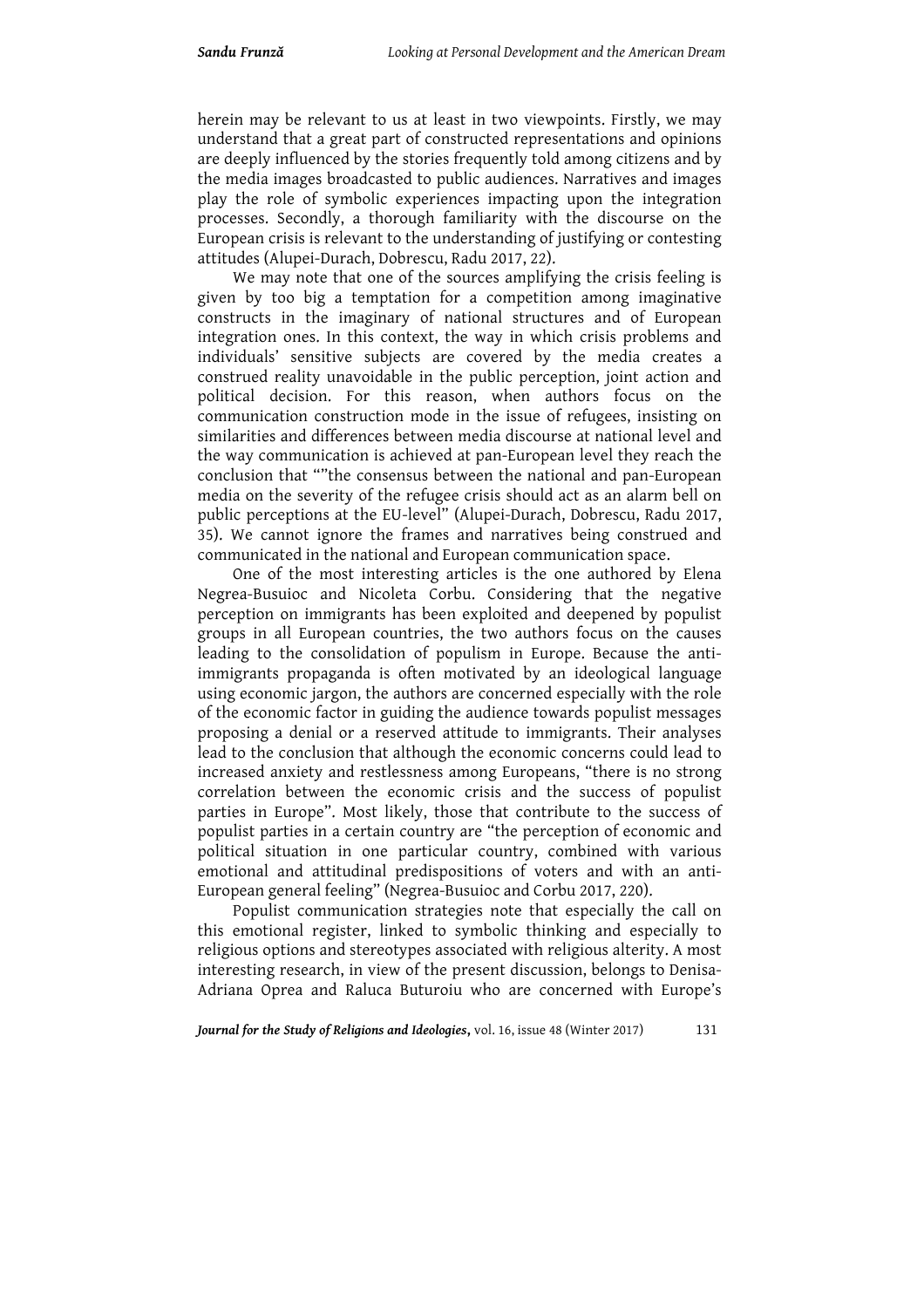representation online and the particular construction of this image by considering immigrants' issue. Under such representations, the authors reveal the distance between the European dream leading the migrants and the unfriendly realities they face in their attempt to reach Europe and be part of the European community. The European dream is based on the fact that "it is implicitly represented as a Promised Land – a generous mother ready to welcome all of them to her bosom and help them overcome the trauma of their tormented pasts. Lured by this imaginary land and by the promise of a better and peaceful life, they take huge risks by running away from war and poverty" (Oprea and Buturoiu 2017, 49).

Analyzing online materials on the topic of such representations, the authors note that "The Promised Land is never to be found," as it only exists in migrants' imagination. None of the analyzed articles reveals the experience of such reality. On the contrary, the promise of the European dream's achievement is always pushed in the mediatic discourse somewhere in the future to be lived by those who, in an indefinite future, will reach the true Europe (Oprea and Buturoiu 2017, 50).

Denisa-Adriana Oprea and Raluca Buturoiu point out to the fact that materials in the virtual world show that "more than by the migrant crisis, Europe is hit by an identity crisis and a crisis of values." In this view, there are ideas about the urgent need for a reform of the way the European Union functions. One idea constantly reiterated as a salvaging solution, both in politicians' discourse and in media communication, is the idea that Europe should prove increased consistency in its spiritual fundamentals. For this very reason, both in the European leaders' discourse and in media communication there is the idea that European reconstruction must be an exclusively Christian project. Consequently, solving such a humanitarian problem should take into account the fundamentals of this project. This explains some leaders' attitude as in Slovakia, Poland and Hungary, who took a stance apparently cultural and having religious connotations, stating that they will only accept "Christian refugees," compatible with the value system in the host country and with increased capacity to integrate in the new culture of the countries receiving them (Oprea and Buturoiu 2017, 56; Bârgăoanu, Radu, Udrea 2017, 152).

Although apparently we have an attempt to see and differentiate immigrants based on identity criteria, we are left with such leveling given by the perception of belonging to a group. Although this populist discourse seems to take one step forward, such an attitude contradicts the European ethical tradition of recognizing alterity, valorizing pluralism and multiculturalism, promoting a culture of dialogue as part of the postmodern ethics germinating the present European culture (Grad 2013; Frunză 2012).

On the one hand Oana Ştefăniţă and Georgiana Udrea, and on the other Radu-Cristian Răileanu, each brings up an association of the crisis and fear feelings experienced by Europeans about cultural differences, and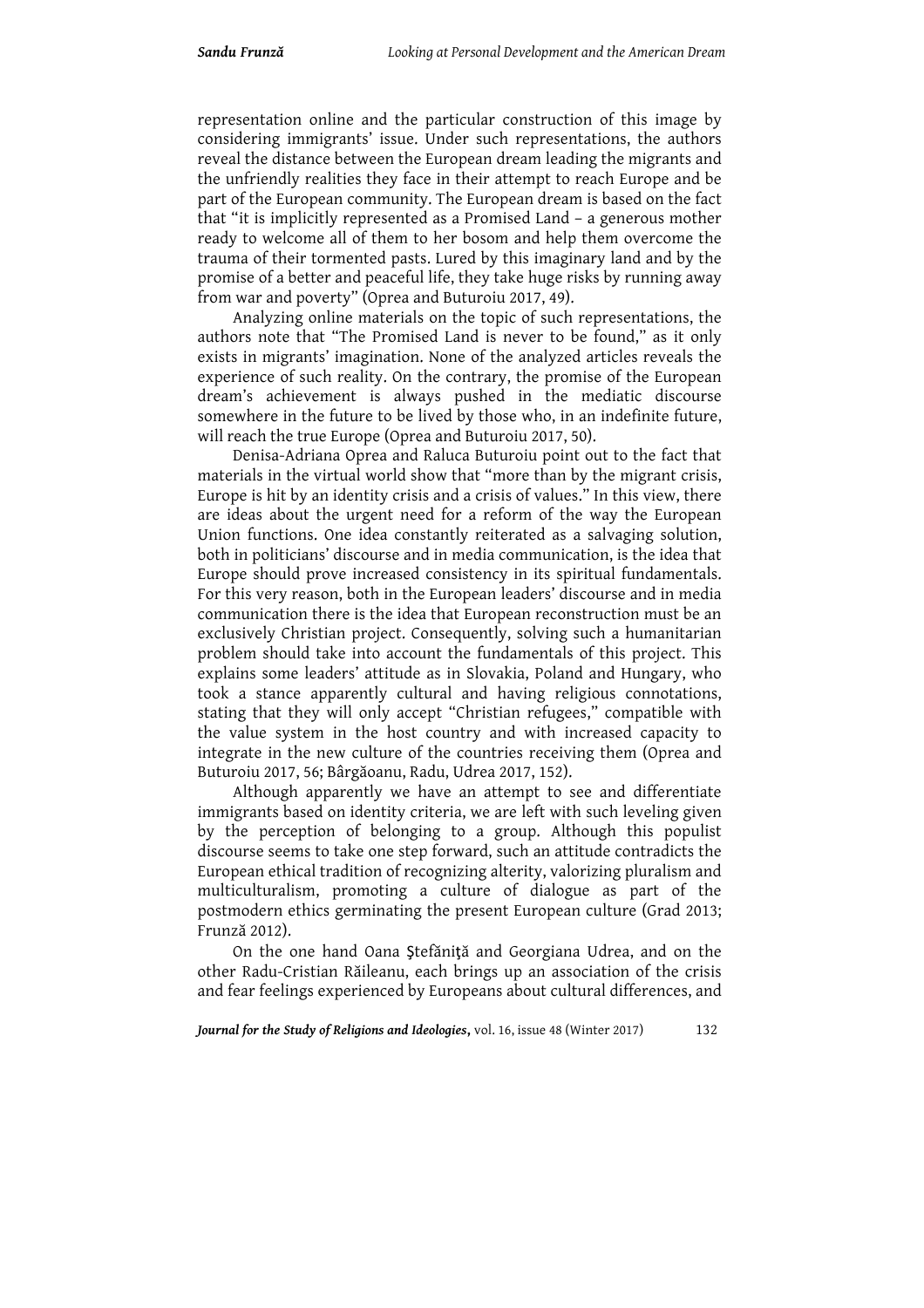particularly under the pressure of religiously belonging to Islam by a great part of immigrants wishing to settle in Europe (Ştefăniţă and Udrea 2017, 147; Răileanu 2017, 187). There are also studies in which we can see the special concern existing in this respect in Romania (Pop 2016; Negrea-Busuioc, Daba-Buzoianu, Cîrtiță-Buzoianu 2015; Hosu and Frunză 2013). An important role in the diminution of the negative perception of religious differences and alternative religious options is undoubtedly played by education (Golob and Matej Makarovič 2017; Verhaegen and Udrea 2017). So do all participants in the national and European public communication through their special contribution to the construction of a civic and political culture under the sign of tolerance, pluralism and alterity and multiculturalism acceptance.

In this sense, the statement "The only position that may save the EU from dissolution is to be open and tolerant, and to act with responsibility towards both the refugees and its own citizens" (Bârgăoanu, Radu, Udrea 2017, 164) is really convincing. Likewise, one cannot ignore the successive waves of immigrants that seem to come at a pace beyond control. This is why "it is important that the EU receives these people that need international protection, but at the same time it should be aware of the negative effects triggered by the uncontrolled inflows" (Bârgăoanu, Radu, Udrea 2017, 164). Besides measures to increase control, security and people's trust, the European dream may turn into a European nightmare and a nightmare of the Europeans.

Of course, the volume coordinated by Alina Bârgăoanu, Raluca Buturoiu and Loredana Radu has, to a great extent, the advantage of neutral analysis as the proposed views are, filtered by the cultural conscience of the communicators and influenced by the specific culture of the young people that were the subjects of the research. Nevertheless, we note that Europeans are in full crisis, fear and apocalyptical representations regarding Europe's destiny, as well as under the pressure of obsessive returns to existential anguish in media communication. Beyond researchers' optimism, the augmented feelings of crisis, rejection, intolerance are coordinates stimulated by the negative perceptions induced by the nebulous immigrant waves. To understand how much a perception of immigrants as persons would diminish the crisis, it is enough to remember the profound change in the Europeans' attitude under the emotional impact of the drowned Syrian boy carried by the waves to a beach in Turkey. Integrated in the media discourse as personal destiny, the child already had a statute, a face, he was even given an identity, which led to a change of immigrants' perception as potential refugees, harassed by suffering and by the risks they had to confront. Unfortunately, for him the European dream dissolved in the sea waves that rendered him visible on the beach sand. We seem to have lived the reverse of the image proposed by Foucault of the man erased by the waters flooding the beach (Foucault 2010). There are two images of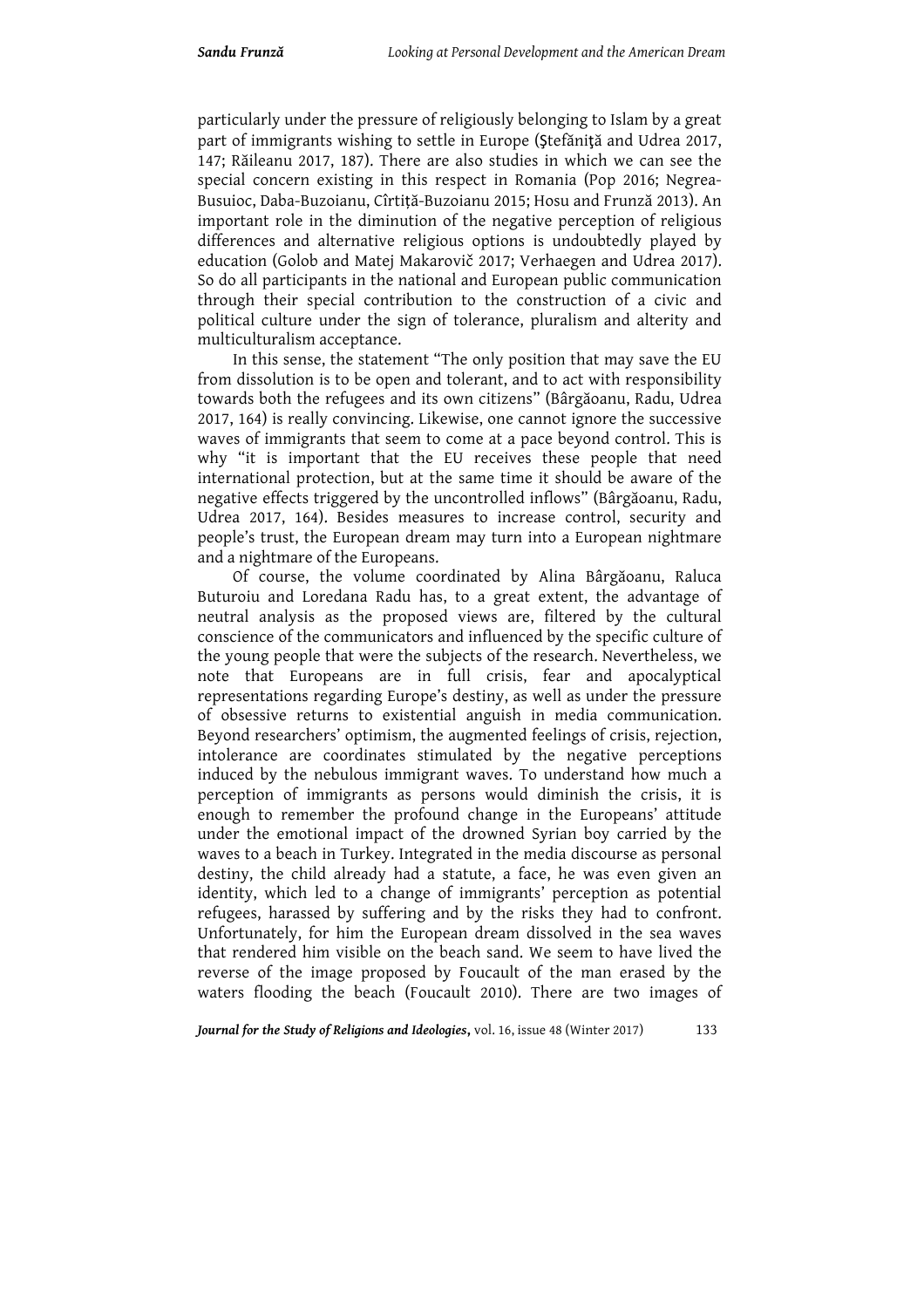identity on which we should reflect as regards postmodern man's destiny perspective.

## **3. Personal development and the identity construction**

Only by abandoning this perception paradigm of mass invasion the European's feelings of fear and crisis may diminish. Only by recovering the quality of personal identity the foreigner masses may become potential carriers of the European dream. The European dream is built following a similar structure as the American dream. As John C. Maxwell opines, "Every person owned his or her dream. Every one of them saw it clearly. They all depend on their own skills, talent, hard work, and other factors within their control to go after their dream. All of them were filled with a passion that compelled them to follow their dream" (Maxwell 2009, 225). As much as with ideals, dreams do not become reality by simply experiencing them; they involve an effort, a voyage and a form of fight represented by the actions required to fulfill the dream. The dream is a personal engagement in one's inner life, in our fellow men's lives and in the whole world's life. Most often, the dream also includes living God's life, that may be a presence giving maximum intensity to living the dream and materializing it. For example, Maxwell provides several opportunities to note that "by prayer, God makes the impossible possible" (Maxwell 2000, 7) or to understand that the prayer may be a form by which we can "experience God's joy" (Maxwell 2000, 101).

In my own personal development readings, John C. Maxwell's urge seemed quite special: "Put Your Dream to the Test". He proposed a 10element test, one being the answer to the question: "The significance question: Does my dream benefit others?" (Maxwell 2009, 205). The dream is not only about us. It does not consider only what we aspire to be or what we fervently wish to do. The dream becomes reality only in the context of the daily life in which we are together with the others. Our aspirations become the more powerful and viable, the more we include in our plan the others. Perhaps nobody understood this better than a European thinker, Emmanuel Levinas. For this reason, his works may be understood as an explanatory paradigm of the European dream (Levinas 1991). This also explains the success of his philosophy both in Europe and on the American continent (Bernasconi and Wood 1988; Peperzak 1993).

I will not proceed to present Levinas's ideas, as I wish to follow the American dream and its significance to the European dream in terms of a few reflections on success in leadership master John C. Maxwell's view. I believe that his personal development and leadership model may be beneficial both as an example of European leadership reconstruction and as a model worth following to solve European man's crises. His vision may be valorized especially as background to an overlap of the American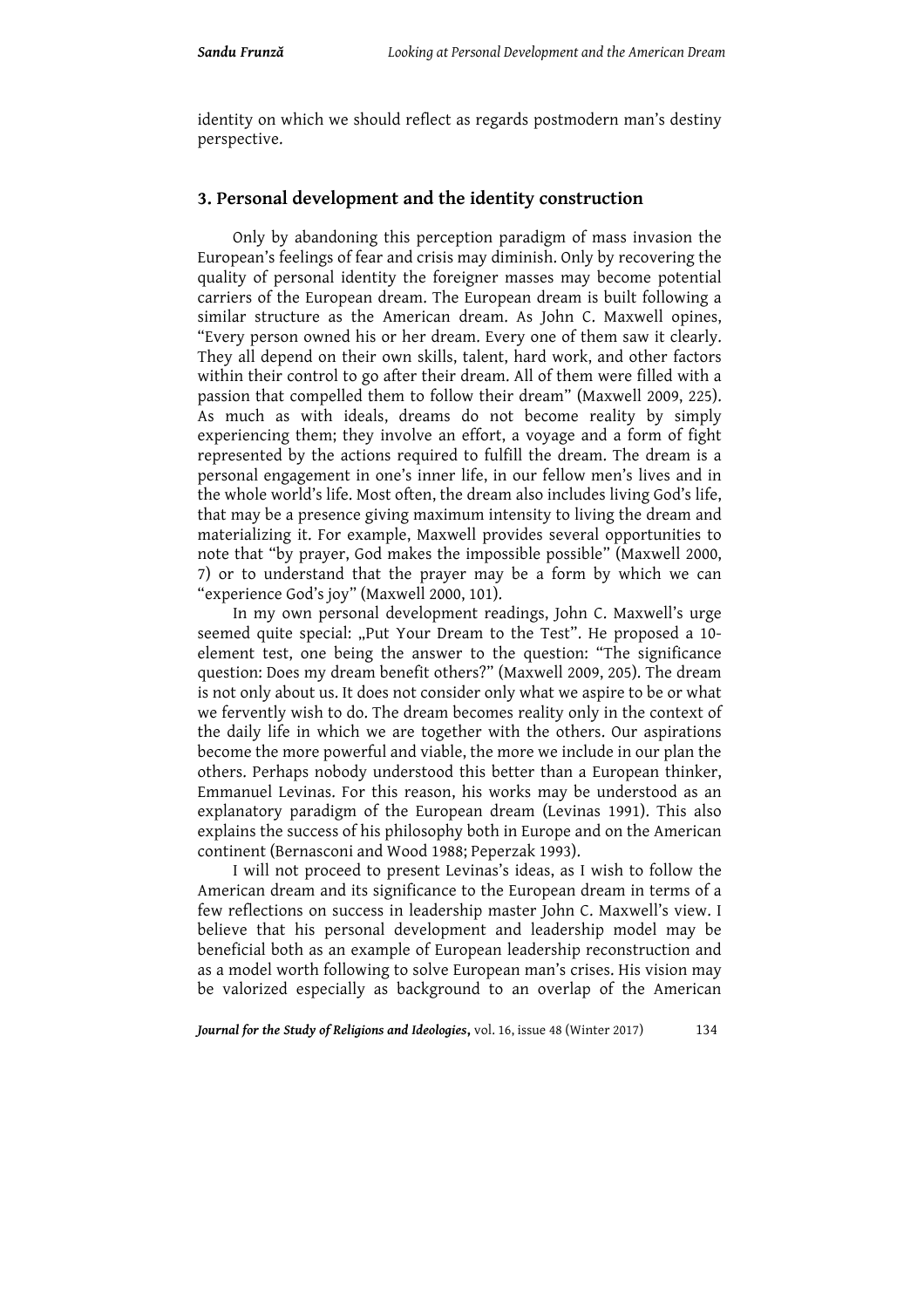dream and the European dream. Although his discourse is far from immigrants' question, this overlap makes possible a new attitude to the alterity represented by the refugees, and a better understanding of their motivation in the attempt to settle in Western countries.

As he proposed a philosophy of success in which the pursuit of happiness is seen as a specific way for personal development, one of John C. Maxwell's statements is: "The happiest people I know are growing every day" (Maxwell 2006, 108). Happiness is strictly correlated to the interest in personal development. It is the way to a good relationship with oneself, to a conscious investment in one's own growth and in developing a common platform to grow together with the others. But this is also evidently a mode of transcending that is centered on a totally special encounter in which the person choosing development sets the spiritual horizon of his/her growth. The horizon of a permanent improvement is construed starting from the decision to act at a present moment which may hide all the past and future. Attaining one's top potential depends, in Maxwell's philosophy, on the commitment that the individual makes as a continuous present of his/her life. For this reason, the voyage metaphor is deemed to be most relevant in suggesting the continuous personal development that success entails. The always open human potential is the one that ensures positioning on the way to success. Continuous improvement, permanent potential development and the improvement of already attained qualities involve not only a desire to reach higher achievements, but also a firm engagement and loyalty to personal development. Such perspective may be illustrated by very motivational passages written by John Maxwell: "The only way to improve the quality of your life is to improve yourself. If you want to grow your organization, you must grow as a leader. If you want to have better children, you must become a better person. If you want others to treat you more kindly, you must develop better people skills. There is no sure way to make other people or your environment improve. The only thing you truly have the ability to improve is yourself. And the amazing thing is that when you do, everything else around you suddenly gets better. So the bottom line is that if you want to take the success journey, you must live a life of growth. And the only way you will grow is if you choose to grow" (Maxwell 2006, 109).

Consequently, the personal development master brings forth a picture in which every line drawn to construct one's own image is also a contour of one's relationships with the other persons and with the outside world. The inner life is reflected in the outer life and triggers an improved life quality determined by one's own personal live quality and by its values. Although we cannot change the others, personal example could stir in them the strength to make the decision of a profound transformation. Personal example becomes the more charged with positive influence energy, the more personal choice is a commitment visible in our actions throughout life. In this sense we should understand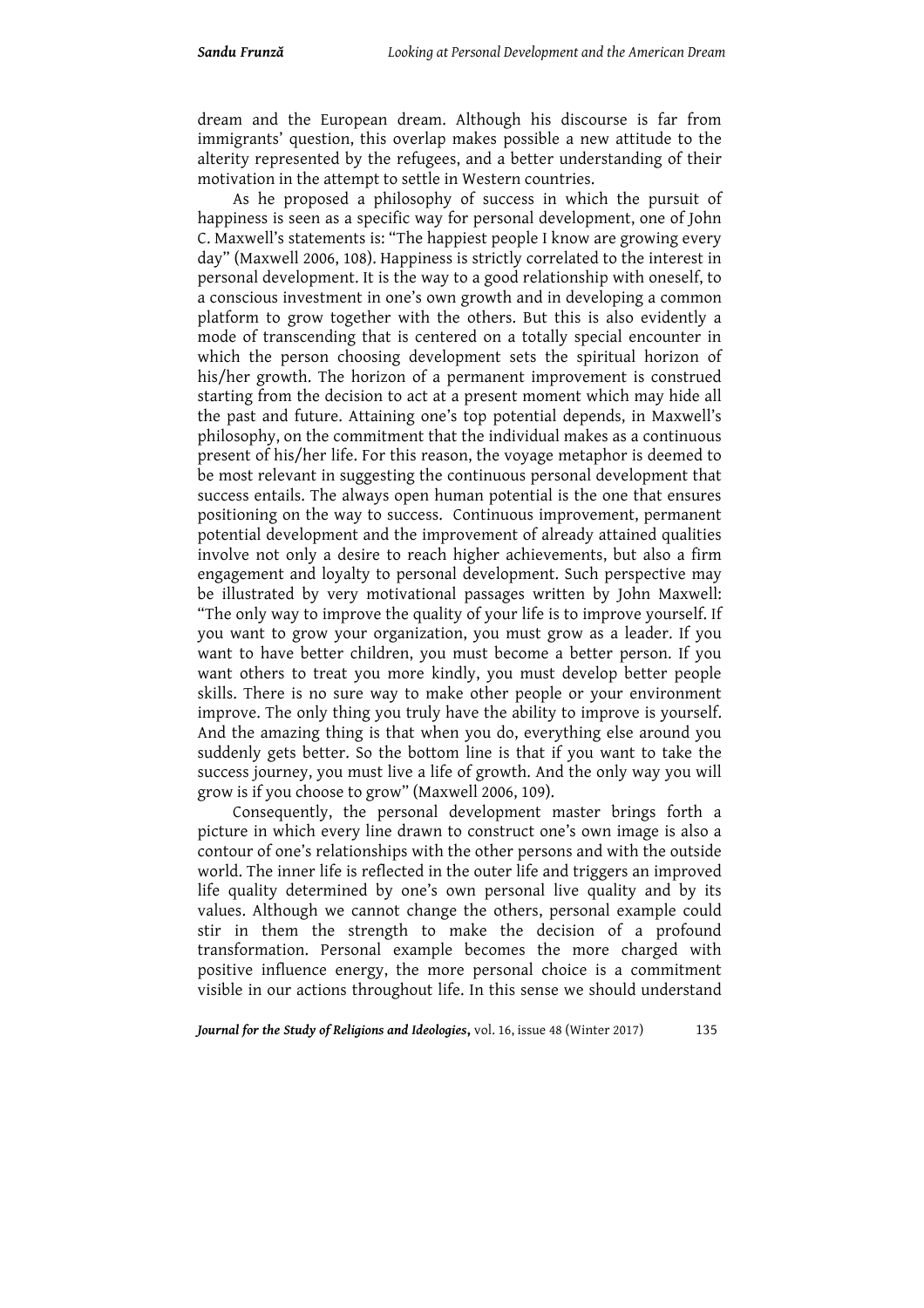the statement that a life dedicated to personal development is a life dedicated to the others, a commitment made before the professional community, the individual's social milieu, the environment and even humanity as a whole. Moreover, personal development is a way to agree with the world enlightened within by the presence of a glimmer of transcendence.

To reach one's potential is one of the most natural tendencies. For this reason, the unattained potential is deemed by Maxwell to be one of the most crushing human faults (Maxwell 2013, 9). The negativity made permanent by the unattained potential in an individual's life is generated especially by failure load. It supposes a deadlock in a project not assumed or finalized, despite an obvious, although always postponed, desire for personal accomplishment. Unattained potential indicates, in fact, the lack of courage to take the road leading to wherever you truly wish to get. It may also mean the lack of awareness that successful people follow daily a personal development program. In view of such personal development ideal we should read a large part of the actions of those who wish to live the European dream in their attempt to settle in the European countries. Beyond running from suffering, war, existential threats, each refugee should be attributed the desire to attain his/her personal potential. This personal development model, built on the American dream, may be an effective alternative to reconsider each immigrant in view of restoration and personal experience of the European dream.

### **4. Instead of Conclusion**

In view of restoring the European dream, significant seems to be an American-type of experience summed up by John C. Maxwell: "Every time God wishes to make something extraordinary, He starts with a difficulty" (Maxwell 2000, 124). As Europeans, we ought to overcome the burden of crisis induced by the perception of foreigners in the image of a mass that is "dark with people".

In terms of the European spirit development, it would be beneficial instead of regarding refugees as barbarous hordes to rather see them through the lens of the dreams that drove Europeans when they decided to build a favorable place on the American continent. Instead of exclusively insisting on the rhetoric of fear, we should seek rendering the discourse constructive based on the premise that the European dream lived by a large number of refugees today has a lot in common with the American dream of Europeans that once migrated to the American territories.

Looking into Europe's cultural history, we should note that every time Europeans had a sharp an acute feeling of crisis ultimately emerged strengthened from almost all the crises they went through. The fact that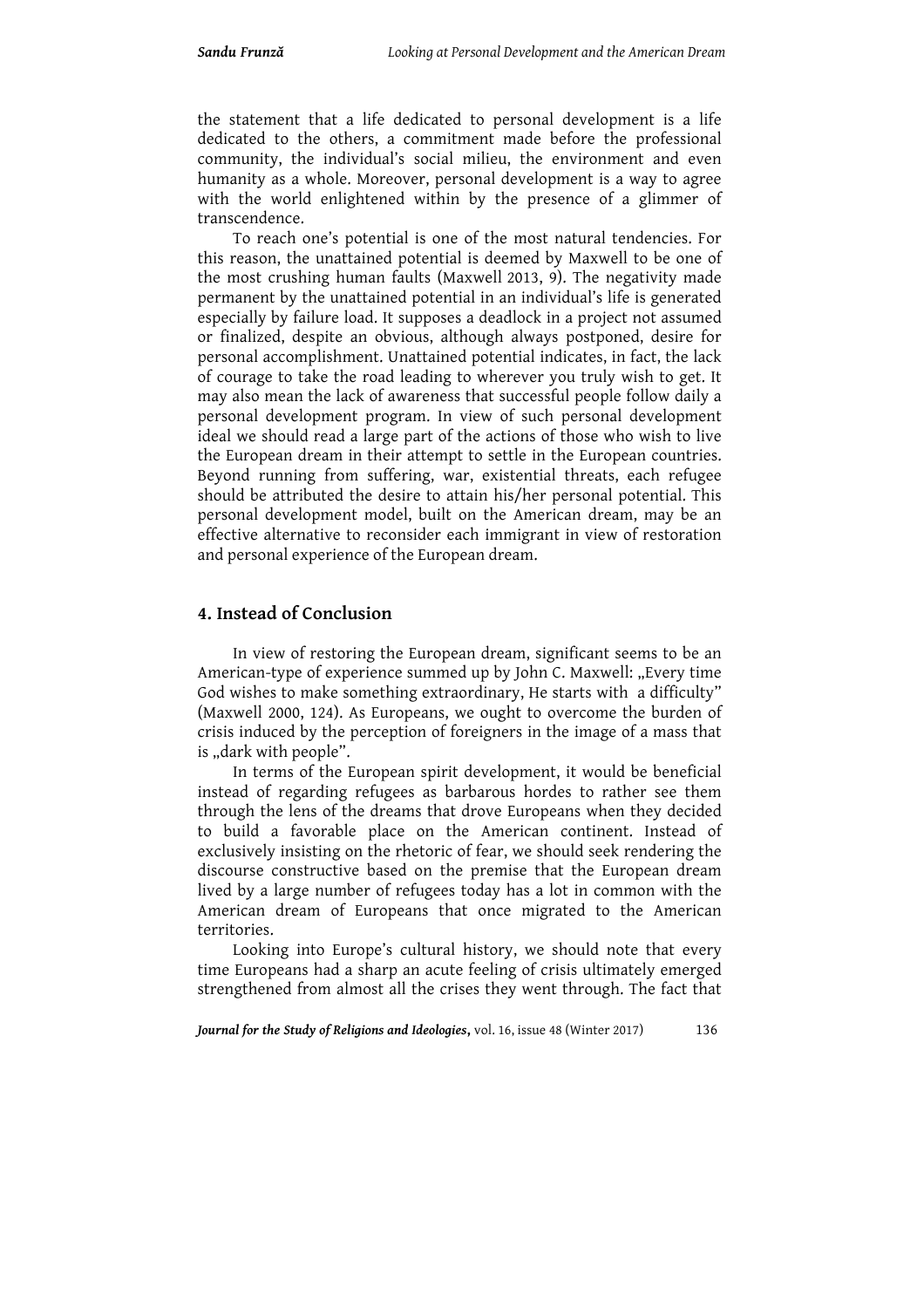we live today the European reality in an existential crisis is a good opportunity to remember that in terms of the American dream, that we adopted as a model to solve the European dream crisis, "Dreams are valuable commodities. They propel us forward. They give us energy. They make us enthusiastic. Everyone ought to have a dream" (Maxwell 2009, xiii). In this view, one way to solve the crisis may be to cultivate among every European the empathy that would make possible for everyone, as a personal experience, to live the dream of the other as one's own European dream.

### **References**

Alupei-Durach, Flavia, Paul Dobrescu and Loredana Radu. 2017. "Is the Refugee Crisis Shaping Different Representations of the EU? Narratives of Europeanization in Pan-European vs. National Online Media". In *Why Europe? Narratives and Counternarratives of European Integration*, eds. Alina Bârgăoanu, Raluca Buturoiu and Loredana Radu, 19-38. Frankfurt am Main: Peter Lang.

Bârgăoanu, Alina, Loredana Radu and Georgiana Udrea. 2017. "Narrating Europe in the Context of the Refugees Crisis. The Case of Romanian Youth". In *Why Europe? Narratives and Counter-narratives of European Integration*, eds. Alina Bârgăoanu, Raluca Buturoiu and Loredana Radu, 151-168. Frankfurt am Main: Peter Lang.

Bârgăoanu, Alina, Raluca Buturoiu and Loredana Radu. 2017. "From "What Europe" to "Why Europe". Insights into the Consequences of EU Overlapping Crises". In *Why Europe? Narratives and Counter-narratives of European Integration*, eds. Alina Bârgăoanu, Raluca Buturoiu and Loredana Radu, 7-15. Frankfurt am Main: Peter Lang.

Bernasconi, Robert and David Wood. eds. 1988. *The Provocation of Levinas. Rethinking the Other*. London: Routledge.

Bocancea, Sorin. ed. 2015. *Je suis Charlie?: regândirea libertăţii în Europa multiculturală*. Preface by Thierry de Montbrial. Iaşi: Editura Adenium.

Bocancea, Sorin. ed. 2016. *Marșul asupra Europei. Noile dimensiuni ale migrației*. Iaşi: Editura Adenium.

Canetti, Elias. 2009. *Masele și putere*a. Traducere de Amelia Pavel. București: Nemira.

Codoban, Aurel. 2002. "Prefață". In Peter Sloterdijk, *Disprețuirea maselor. Eseu asupra luptelor culturale în societatea modernă*, Traducere și prefață de Aurel Codoban, 5-7. Cluj: Idea Design & Print.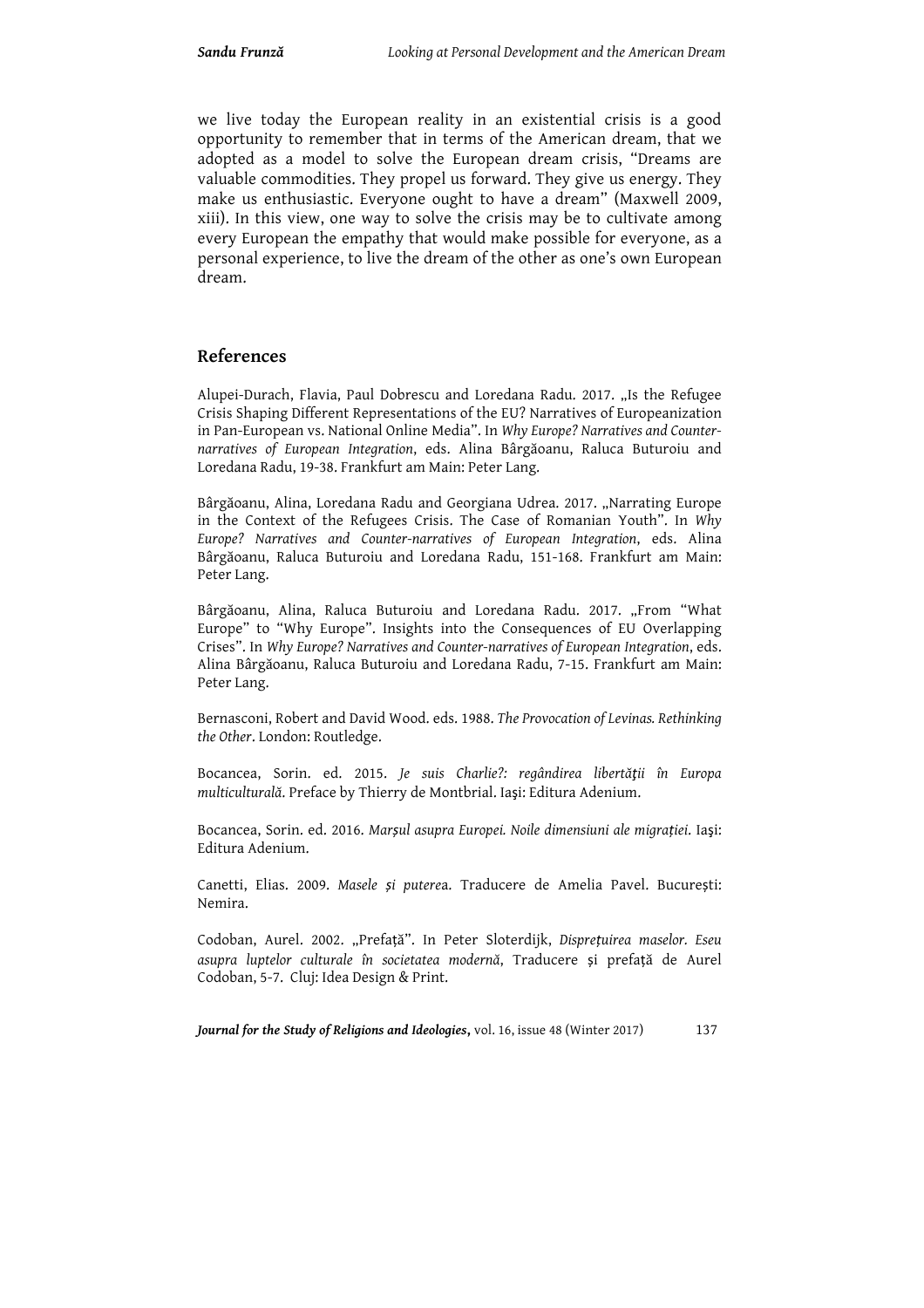Copilaș, Emanuel. 2016. "De la criza umanitară la ciza politică: proiectul european la răscruce". *Timpul* 22-08-2016, http://www.revistatimpul.ro/view-article/3362

Foucault, Michel. 2010. *Cuvintele şi lucrurile*. Traducere de Bogdan Ghiu, Mircea Vasilescu. București: Editura RAO.

Frunză, Sandu. 2012. "Political Ethics between Biblical Ethics and the Mythology of the Death of God". *Journal for the Study of Religions and Ideologies* vol. 11, issue 33: 206-231.

Frunză, Sandu. 2003. *Fundamentalismul religios și noul conflict al ideologiilor*. Cluj: Dacia.

Frunză, Sandu. 2015. *Fundamentalismul religios și noul conflict al ideologiilor*. Ediția a doua, revăzută și adăugită. București: Eikon.

Frunză, Sandu. 2016. "Review of Bocancea's "Je suis Charlie?: Regândirea libertăţii în Europa multiculturală". *Occasional Papers on Religion in Eastern Europe* Vol. 36: Issue. 3, Article 9. Available at: http://digitalcommons.georgefox.edu/ree/vol36/iss3/9

Golob, Tea and Matej Makarovič. 2017. "European Identifications through Youth Mobility: The Case of Slovenian Students". In *Why Europe? Narratives and Counternarratives of European Integration*, eds. Alina Bârgăoanu, Raluca Buturoiu and Loredana Radu, 83-102. Frankfurt am Main: Peter Lang.

Grad, Iulia. 2013. *Filosofia dialogului și criza comunicării în gândirea lui Martin Buber*. Cluj: Eikon.

Hosu, Ioan and Sandu Frunză. 2013. "Religious Affiliation and Social Action in the Public Space". *Revista de cercetare şi intervenţie socială* vol. 43: 240-254.

Levinas, Emmanuel. 1991. *Totality and Infinity. An Essay on Exteriority*. Bodrech, Boston, London: Kluwer Academic Publisher.

Maxwell, John C. 2000. *Parteneri în rugăciune. Sprijiniți-i și întăriți-i pe liderii bisericii voastre și pe păstorul vostru*. Traducere de Lidia Gabor. Oradea: Life.

Maxwell, John C. 2006. *Harta succesului*. Traducere de Andreea Marin. București: Amaltea.

Maxwell, John C. 2009. *Put Your Dream to the Test. 10 Questions to Help You See It and Seize It*. Nashville, Tennessee: Thomas Nelson.

Maxwell, John C. 2013. *Cele 15 legi supreme ale dezvoltării personale. Pune-le în practică pentru a-ți atinge potențialul maxim*. Traducere de Mirela Barbă. București: Amaltea.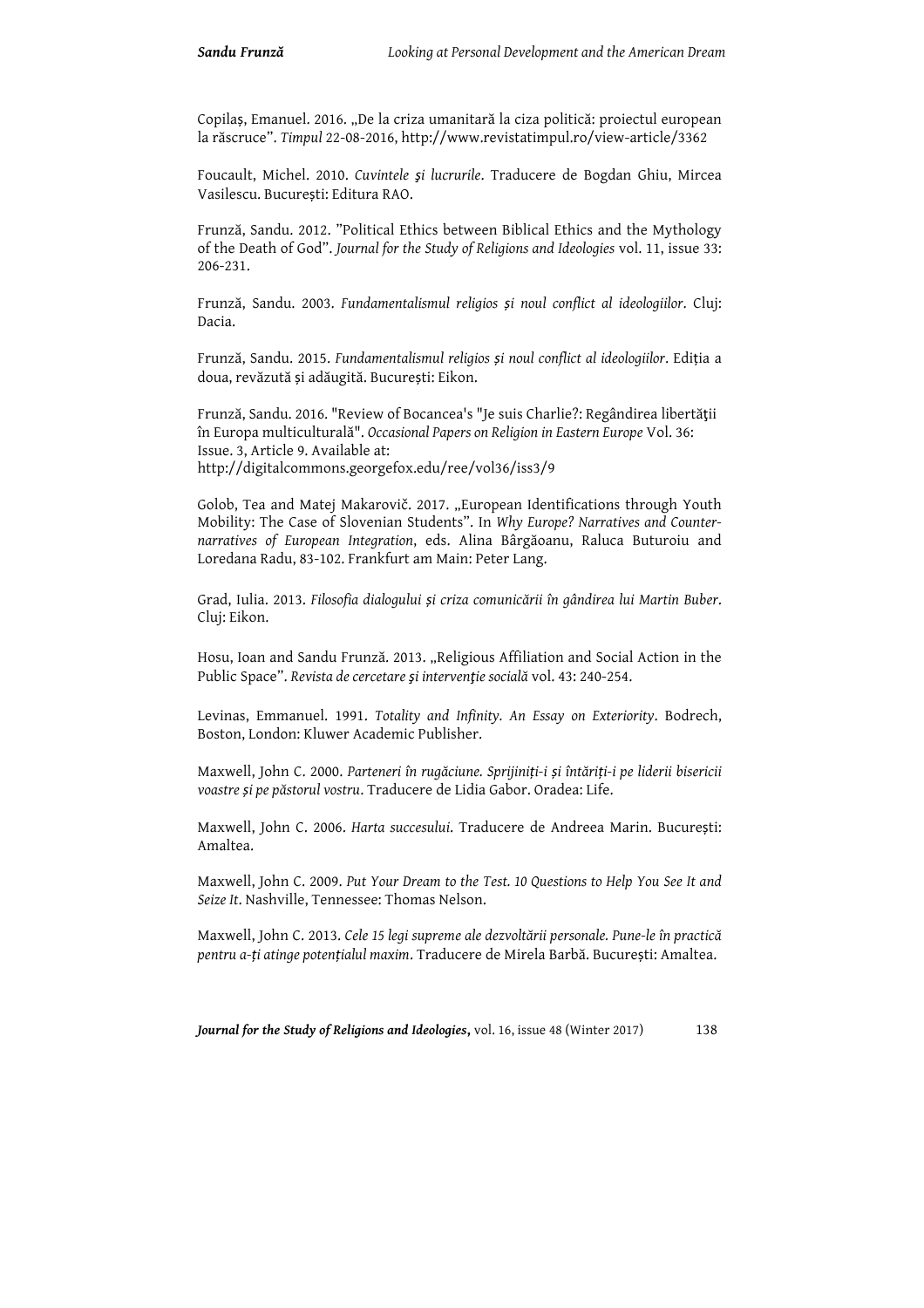Maxwell, John C. 2016. *Totul despre lideri, atitudine, echipă, relații*. Traducere de Iris Manuela Anghel-Gîtlan. București: Amaltea.

Medveschi, Iulia. 2016. "Deconstrucția religiei și politicii în era postmodernă". *Tribuna* anul XVI, nr. 348: 6.

Negrea-Busuioc, Elena and Nicoleta Corbu. 2017. "'Does the Economy Really Matter?' People's Evaluations of the Economy and the Success of Populist Parties in Europe" In *Why Europe? Narratives and Counter-narratives of European Integration*, eds. Alina Bârgăoanu, Raluca Buturoiu and Loredana Radu, 203-224. Frankfurt am Main: Peter Lang.

Negrea-Busuioc, Elena, Corina Daba-Buzoianu, Cristina Cîrtiță-Buzoianu. 2015. "Unveiling Romanian Muslim Women. An Inquiry into the Religious and Identity-Building Meanings of the Hijab". *Journal for the Study of Religions and Ideologies* vol. 14, issue 42: 147-171.

Oprea, Denisa-Adriana and Raluca Buturoiu. 2017. "Representations of Europe in the Online Media Discourse about Migration. A Comparative Approach". In *Why Europe? Narratives and Counter-narratives of European Integration*, eds. Alina Bârgăoanu, Raluca Buturoiu and Loredana Radu, 39-60. Frankfurt am Main: Peter Lang, 2017.

Peperzak, Adriaan. 1993. *To The Other. An Introduction to the Philosophy of Emmanuel Levinas*. West Lafayette: Purdue University Press.

Pop, Doru. 2016. "Misrepresentation of Muslims and Islamophobic public discourses in recent Romanian media narratives". *Journal for the Study of Religions and Ideologies* vol. 15, issue 44: 33-51.

Răileanu, Radu-Cristian. "Members of the EU, but Feeling European? An Analysis of How Romanian Officials Assume Identities during the Refugee Crisis". In *Why Europe? Narratives and Counter-narratives of European Integration*, eds. Alina Bârgăoanu, Raluca Buturoiu and Loredana Radu, 185-199. Frankfurt am Main: Peter Lang.

Sartori, Givanni. 2007. *Ce facem cu străinii? Pluralism vs Multiculturalism. Eseu despre societatea multietnică*. Traducere de Geo Vasile. București: Humanitas.

Sloterdijk, Peter. 2002. *Disprețuirea maselor. Eseu asupra luptelor culturale în societatea modernă*. Traducere și prefață de Aurel Codoban. Cluj: Idea Design & Print.

Ştefăniţă, Oana and Georgiana Udrea. 2017. "EU and the Refugee Crisis from the Romanian Perspective". In *Why Europe? Narratives and Counter-narratives of European Integration*, eds. Alina Bârgăoanu, Raluca Buturoiu and Loredana Radu, 133-150. Frankfurt am Main: Peter Lang.

Verhaegen, Soetkin and Georgiana Udrea. 2017. "The Impact of Social and Cognitive Learning Experiences on European Identity Development among Young